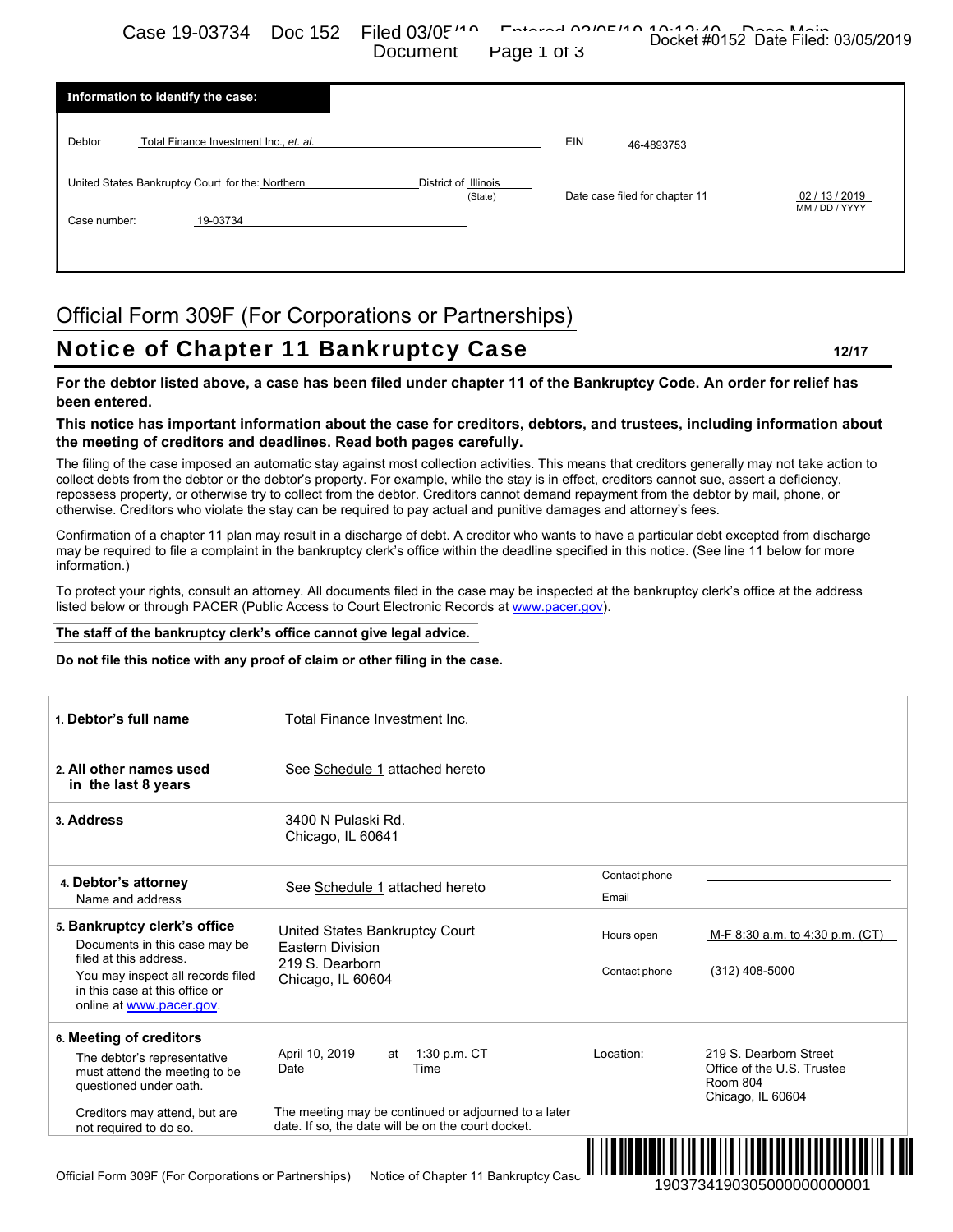Case 19-03734 Doc 152 Filed 03/05/19 Entered 03/05/19 10:12:40 Desc Main<br>Document Page 2 of 3 Page 2 of 3

Debtor Total Finance Investment Inc. *et. al.* Name

Case number (*if known*) 19-03734

| 7. Proof of claim deadline                                                                             | Deadline for filing proof of claim:                                                                                                                                                                                                                                                                                                                                                                                                                                                                                                                                          | Not yet set. If a deadline is set, the court will send<br>you another notice. |  |  |
|--------------------------------------------------------------------------------------------------------|------------------------------------------------------------------------------------------------------------------------------------------------------------------------------------------------------------------------------------------------------------------------------------------------------------------------------------------------------------------------------------------------------------------------------------------------------------------------------------------------------------------------------------------------------------------------------|-------------------------------------------------------------------------------|--|--|
|                                                                                                        | A proof of claim is a signed statement describing a creditor's claim. A proof of claim form may be obtained at<br>www.uscourts.gov or any bankruptcy clerk's office.                                                                                                                                                                                                                                                                                                                                                                                                         |                                                                               |  |  |
|                                                                                                        | Your claim will be allowed in the amount scheduled unless:                                                                                                                                                                                                                                                                                                                                                                                                                                                                                                                   |                                                                               |  |  |
|                                                                                                        | vour claim is designated as <i>disputed, contingent, or unliquidated</i> ;<br>$\blacksquare$ you file a proof of claim in a different amount; or<br>$\blacksquare$ you receive another notice.                                                                                                                                                                                                                                                                                                                                                                               |                                                                               |  |  |
|                                                                                                        | If your claim is not scheduled or if your claim is designated as <i>disputed, contingent,</i> or <i>unliquidated,</i> you must file<br>a proof of claim or you might not be paid on your claim and you might be unable to vote on a plan. You may file<br>a proof of claim even if your claim is scheduled.                                                                                                                                                                                                                                                                  |                                                                               |  |  |
|                                                                                                        | You may review the schedules at the bankruptcy clerk's office or online at www.pacer.gov.                                                                                                                                                                                                                                                                                                                                                                                                                                                                                    |                                                                               |  |  |
|                                                                                                        | Secured creditors retain rights in their collateral regardless of whether they file a proof of claim. Filing a proof of<br>claim submits a creditor to the jurisdiction of the bankruptcy court, with consequences a lawyer can explain. For<br>example, a secured creditor who files a proof of claim may surrender important nonmonetary rights, including<br>the right to a jury trial.                                                                                                                                                                                   |                                                                               |  |  |
| 8. Exception to discharge<br>deadline<br>The bankruptcy clerk's office<br>must receive a complaint and | If § 523(c) applies to your claim and you seek to have it excepted from discharge, you must start a judicial<br>proceeding by filing a complaint by the deadline stated below.<br>Deadline for filing the complaint:<br>June 10, 2019                                                                                                                                                                                                                                                                                                                                        |                                                                               |  |  |
| any required filing fee by the<br>following deadline.                                                  |                                                                                                                                                                                                                                                                                                                                                                                                                                                                                                                                                                              |                                                                               |  |  |
| 9. Creditors with a foreign<br>address                                                                 | If you are a creditor receiving notice mailed to a foreign address, you may file a motion asking the court to<br>extend the deadlines in this notice. Consult an attorney familiar with United States bankruptcy law if you have<br>any questions about your rights in this case.                                                                                                                                                                                                                                                                                            |                                                                               |  |  |
| 10. Filing a Chapter 11<br>bankruptcy case                                                             | Chapter 11 allows debtors to reorganize or liquidate according to a plan. A plan is not effective unless the court<br>confirms it. You may receive a copy of the plan and a disclosure statement telling you about the plan, and you<br>may have the opportunity to vote on the plan. You will receive notice of the date of the confirmation hearing, and<br>you may object to confirmation of the plan and attend the confirmation hearing. Unless a trustee is serving, the<br>debtor will remain in possession of the property and may continue to operate its business. |                                                                               |  |  |
| 11. Discharge of debts                                                                                 | Confirmation of a chapter 11 plan may result in a discharge of debts, which may include all or part of your debt.<br>See 11 U.S.C. § 1141(d). A discharge means that creditors may never try to collect the debt from the debtor<br>except as provided in the plan. If you want to have a particular debt owed to you excepted from the discharge<br>and § 523(c) applies to your claim, you must start a judicial proceeding by filing a complaint and paying the filing<br>fee in the bankruptcy clerk's office by the deadline.                                           |                                                                               |  |  |